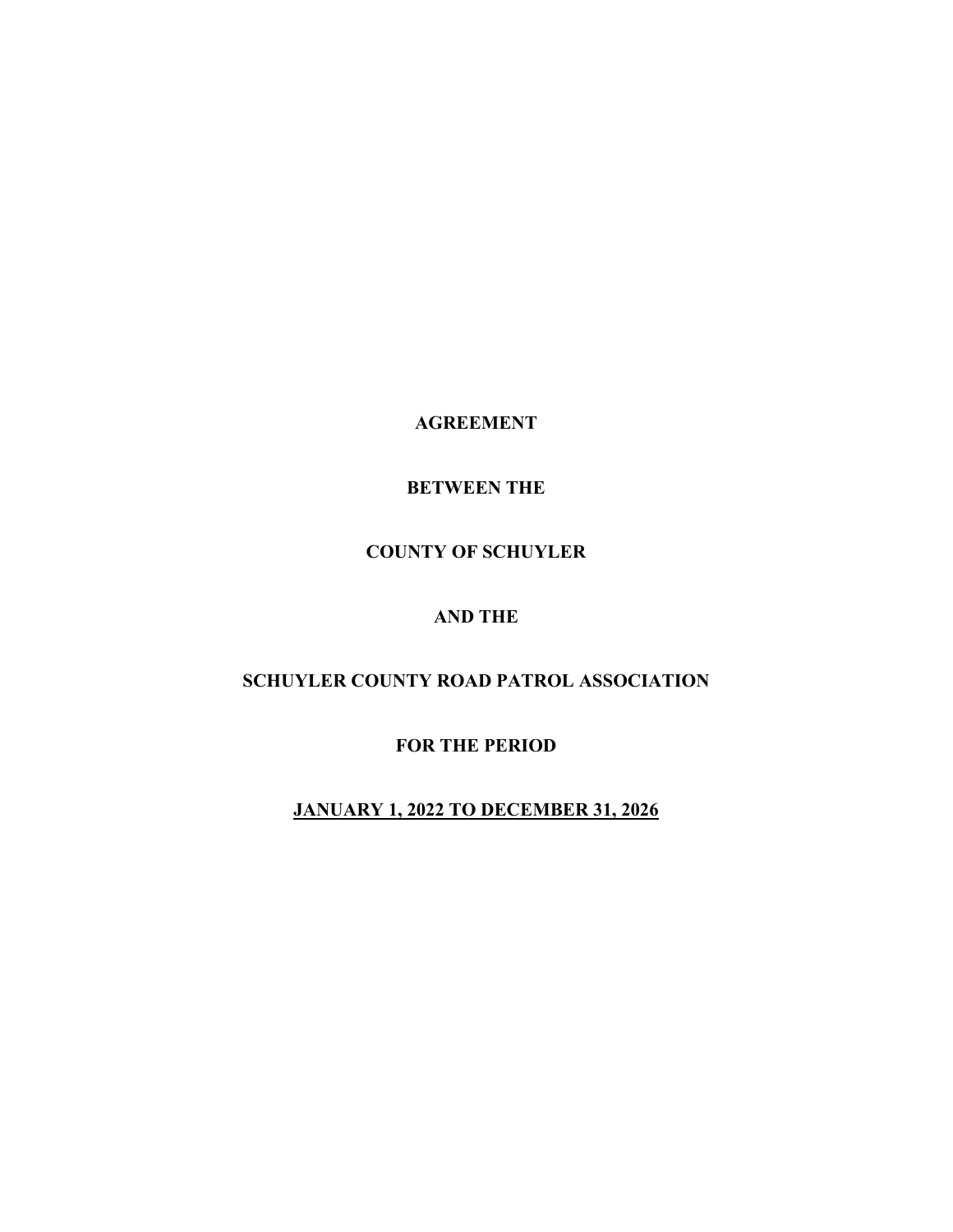# Contents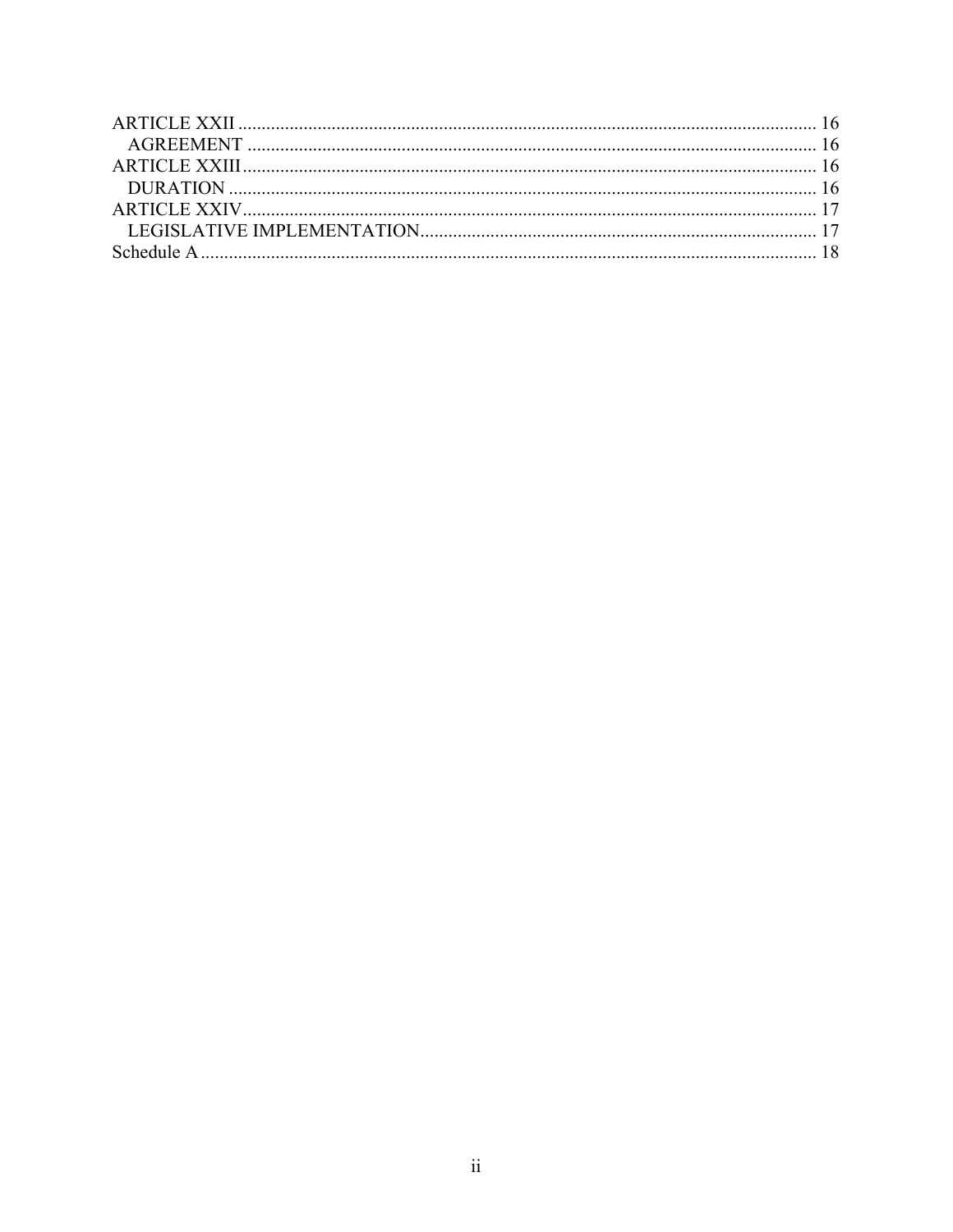#### **PREAMBLE**

 This Agreement is made and entered into as of the 1st day of January 2022, between the County of Schuyler, New York, hereinafter called the "Employer", and the Schuyler County Road Patrol Association, hereinafter called the "Association".

# **ARTICLE I RECOGNITION**

#### 1. Bargaining Unit

 The Employer hereby recognizes the Association as the exclusive negotiating agent of the following employees of the Schuyler County Sheriff's Department:

- a) Deputy Sheriff (Full-time and part-time)
- b) Deputy Sheriff Sergeant
- c) Deputy Sheriff Lieutenant
- d) Investigator

#### 2. Obligations of the Association

 The Association expressly agrees, as a condition of the recognition contained in this Article, not to discriminate in representation of all of the employees within the unit, whether or not members of the Association. The Association further agrees and affirms as a condition of the recognition hereby granted that it does not assert the right to strike against the Employer, to assist or participate in any such strike, slowdown or other work stoppage, nor to instigate, encourage or condone the same.

#### **ARTICLE II ASSOCIATION SECURITY**

#### 1. Dues

a. Employer agrees in the event the Association requests the same by at least 15 days written notice to deduct weekly or bi-weekly from the pay of each employee covered by this Agreement, an amount of money in payment for Life Insurance premiums and/or uniform dues in the Association for those employees who have duly authorized such deductions by the Employer. The Employer agrees to transmit said deductions biweekly to the Association.

b. Although it is agreed that Association membership is not a mandatory condition of employment for any employee covered by this Agreement, employees who are Association members shall pay to the Association those dues regularly charged Association members in good standing. Payment shall be transmitted bi-weekly to the Association in the same manner as provided in the preceding paragraph.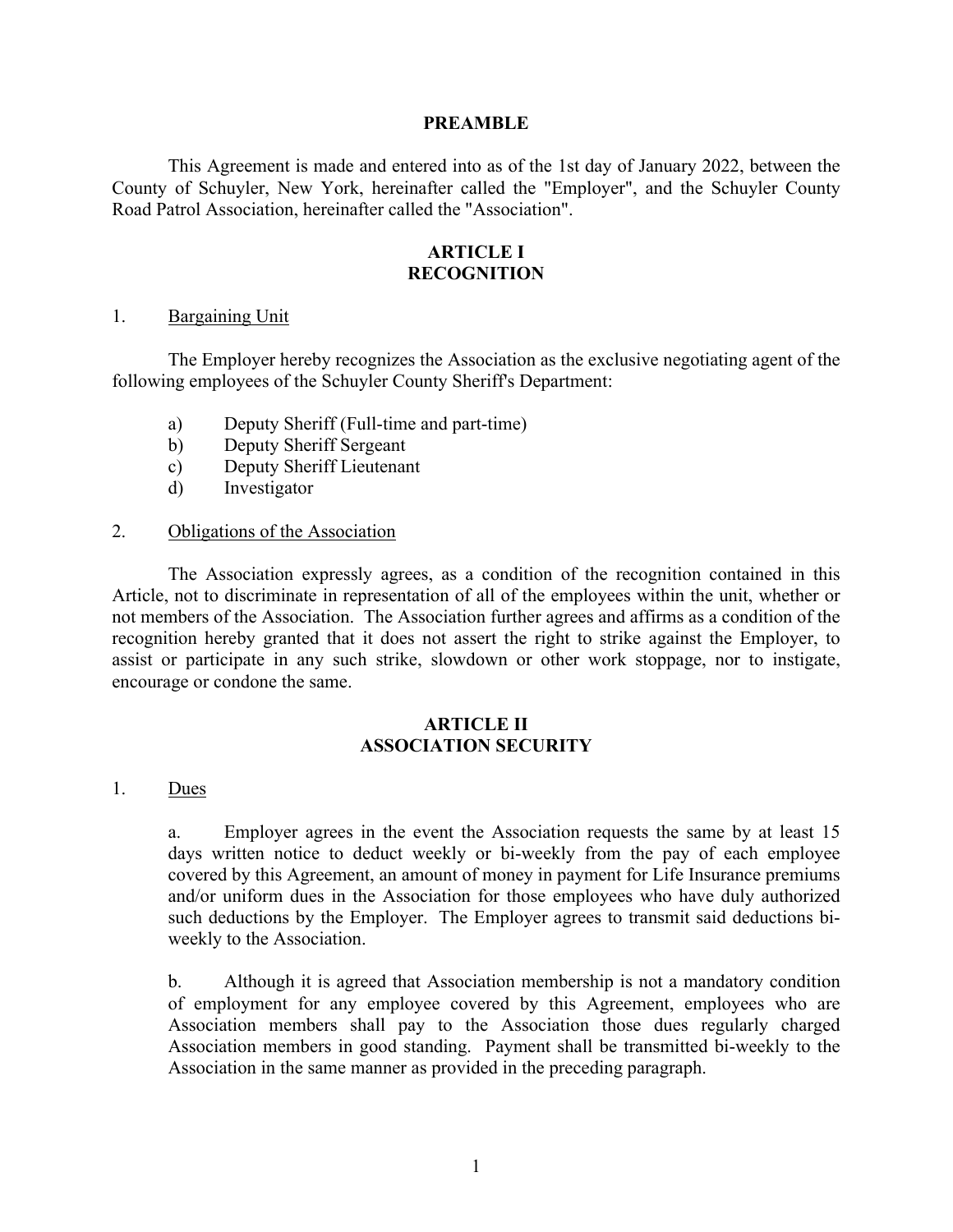c. The Employer agrees to deduct bi-weekly from the pay of each employee covered by this Agreement, an amount of money agreed by employee for the purchase of U.S. Savings Bonds.

d. The Association agrees to hold the Employer harmless from any and all damages it may sustain as a result of making the payroll deductions provided for in this Article.

# 2. Discrimination

 Membership in the Association shall be voluntary, and the Employer agrees that there shall be no discrimination, interference, restraint or coercion by the Employer, or any of its agents, against any employee because of membership in the Association or because of any lawful activities on behalf of the Association and fellow members.

# 3. Association Business

 The Association shall be represented by its President, or designee, in the adjustment of any and all disputes arising out of the terms and conditions of this Agreement. The Association will notify the Employer and the Schuyler County Sheriff of the representative's designation and authority and any change thereof.

# 4. Bulletin Boards

 The Employer agrees to provide the Association the use of at least one bulletin board in the Sheriff's Department which shall be designated by the Schuyler County Sheriff for the posting of notices by the Association. The Association agrees that no political or controversial material, other than directly related to Association business, shall be posted on such bulletin board and that any item outside the realm of Association business shall not be posted unless approved by an officer of the Association and the Sheriff, County Administrator or Chairman of the Schuyler County Legislature.

# 5. No Strike

 The Association agrees that it will not strike against the Employer, assist or participate in any strike, slowdown or other work stoppage, or instigate, encourage or condone its membership roles in the foregoing.

# 6. Association Officers

 The Association shall forward to the Employer a list of the names and titles of its officers and representatives, plus changes as they occur.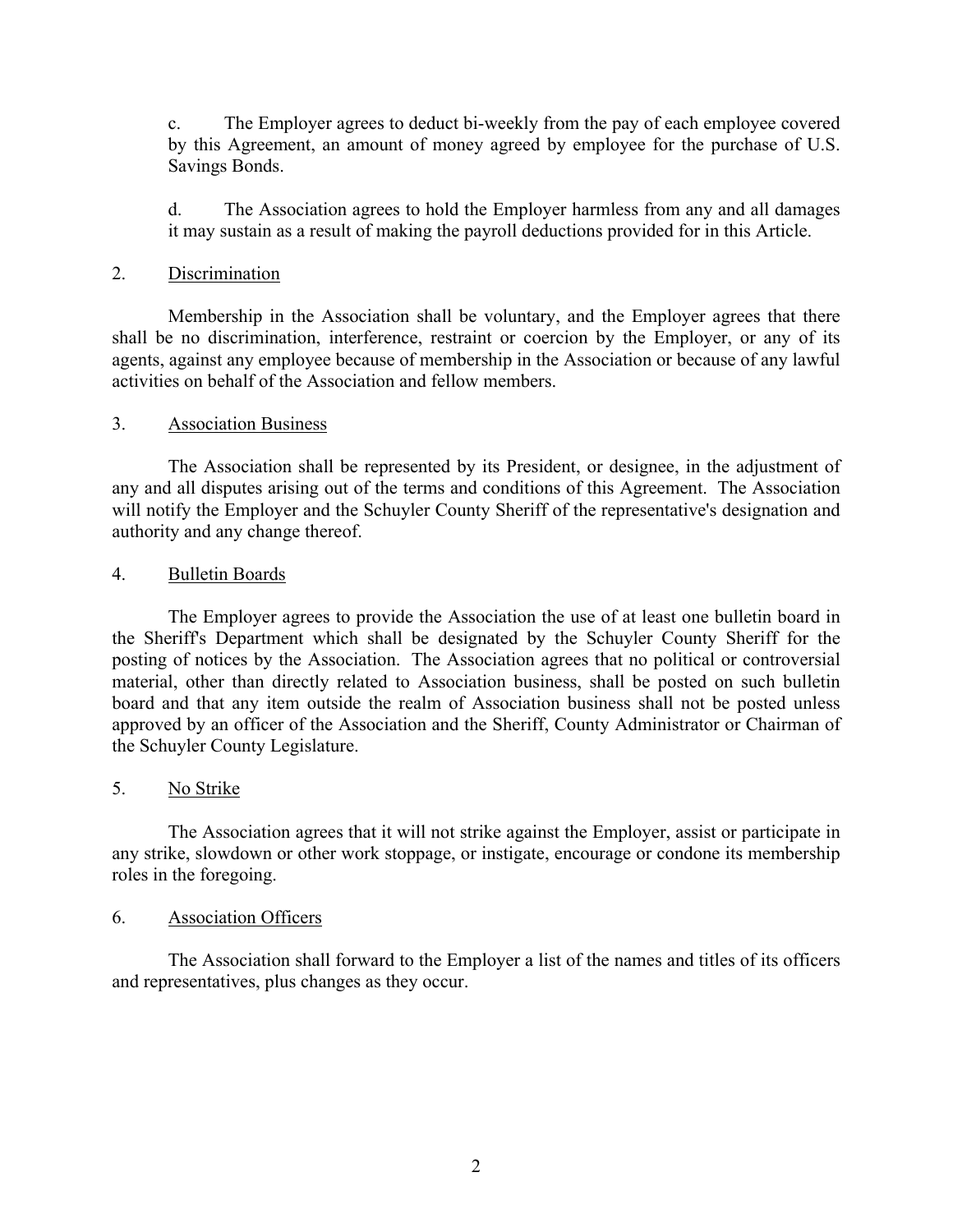#### 7. Labor/Management

 Authorized spokespersons for the Employer and Association shall meet at the request of either party, to discuss questions or differences of opinion concerning the administration of this Agreement or other terms and conditions of employment. The request shall be in writing, addressed to the Sheriff and County Administrator or designated representative, or Association President or designated representative, at their respective addresses, and shall contain a statement of the specific subject matter or matters to be reviewed.

 The labor/management meeting shall be scheduled by mutual agreement before the time limit to file a grievance may be required, as set forth in Article XVIII - Grievances. The parties may agree to extend the time limits in the event a grievance may be required as contained within the Grievance Procedure, in order to resolve the subject matter as stated in the written request.

 Any agreement or understanding reached between the parties shall be reduced to writing and signed by an authorized representative of each party and attached and made a part of this Agreement.

# 8. Individual Insurance

 If local, state or federal law requires bargaining unit members to maintain insurance as a condition of employment, the Employer shall pay all costs associated with the purchase of such insurance. If the Employer is in any way prohibited from paying for insurance required as a condition of employment, bargaining unit members shall be reimbursed for any costs incurred in the maintenance of such insurance.

# **ARTICLE III EMPLOYER RIGHTS**

1. The Employer retains the sole right to manage its business and services and to direct the working force, including the right to decide the number and location of its business and service operations, the business and service operations to be conducted and rendered, and the methods, processes and means used in operating its business and services, and the control of the buildings, real estate, materials, parts, tools, machinery and all equipment which may be used in the operation of its business or in supplying its services; to determine whether and to what extent the work required in operating its business and supplying its services shall be performed by employees covered by this Agreement; to maintain order and efficiency in all its departments and operations, including the sole right to discipline, suspend and discharge employees for cause; to hire, lay off, assign, transfer, promote and determine the qualifications of employees; to determine the schedule of its various departments, and to determine the starting and quitting time and the number of hours to be worked; subject only to such regulations governing the exercise of these rights and privileges as are expressly provided in this Agreement, or provided by law.

2. The above rights and privileges of the Employer are not all inclusive, but indicate the type of matters, rights or privileges which belong to and are inherent to the Employer. Any and all rights, powers, privileges and authority the Employer had prior to entering this Agreement are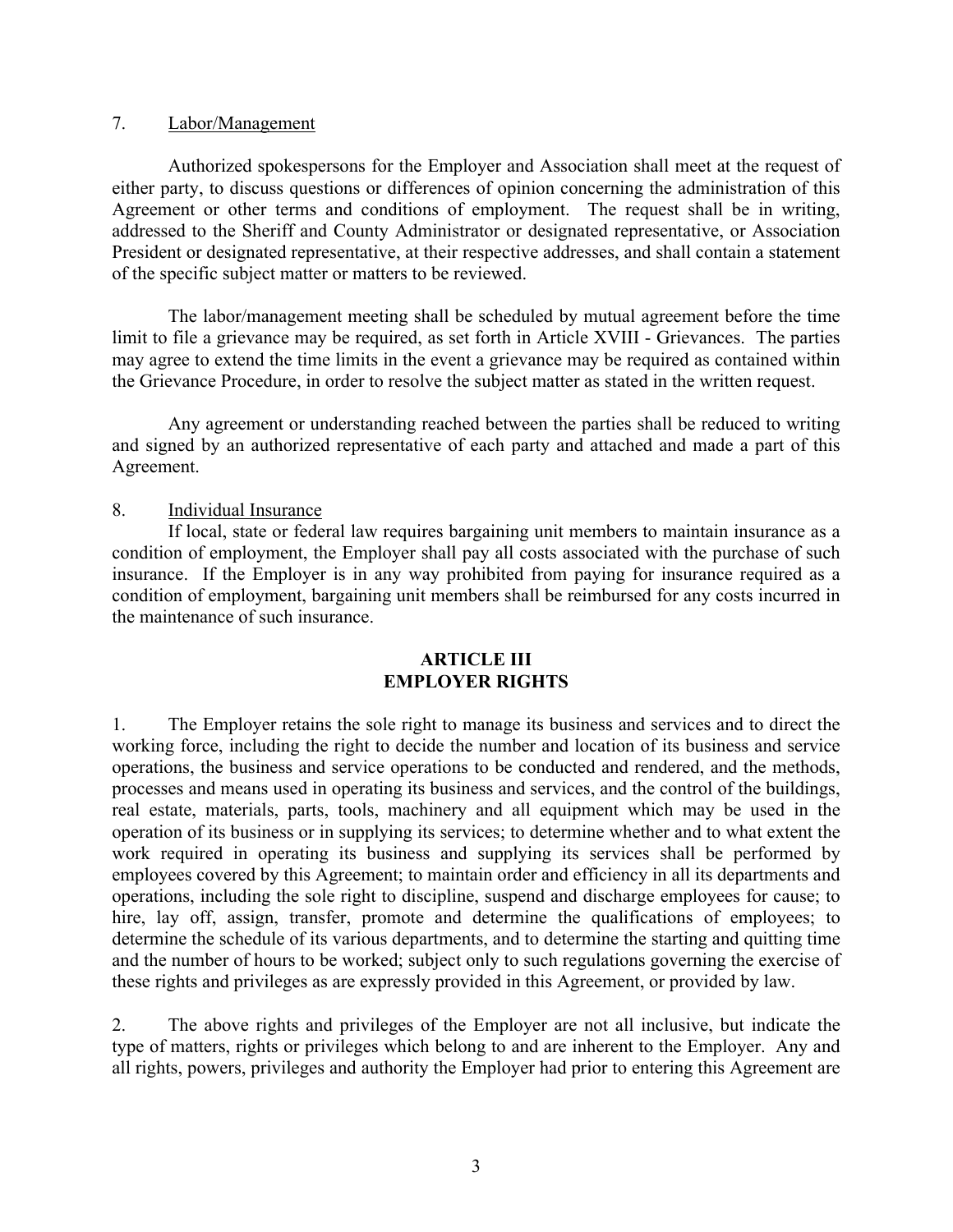retained by Employer, except as expressly and specifically abridged, delegated, granted or modified by this Agreement.

#### **ARTICLE IV WAGES AND SALARIES**

#### 1. Part-Time Employees

- a. Part time employees shall be compensated as follows:
	- i. Part-time employees who have retired as a police officer will be paid at Step 1 of the salary schedule.
	- ii. All other part-time employees shall be paid hourly rates as reflected in schedule A.
- b. Employees who work 50% or more of the normal full work week assigned to their respective job titles for ten (10) consecutive work days shall be paid compensation at the entry level rate applicable to full-time employees in equivalent job titles for the duration of the assignment.

# 2. Salaries for Full-Time Deputies

 The base hourly rate for new hires shall be in accordance with Schedule A attached hereto and made a part hereof. Employees shall progress through the schedule consistent with their years of service. Effective in 2022, employees shall be placed at the pay step consistent with their years of service, and step movement shall continue in accordance with this provision. The following pay increases will be adopted:

|                               | 2022 | า∩าว<br>2U23 | 2024 | 2025 | 2026    |
|-------------------------------|------|--------------|------|------|---------|
| Jan.<br>Increase              | 2.5% | 2.5%         | 2.5% | 2.5% | $2.5\%$ |
| July <sup>1</sup><br>Increase | 2.5% | 2.5%         | 2.5% | 2.5% | 2.5%    |

 Employees working on a full-time basis in the following titles shall receive hourly stipends for such assignments above and beyond the hourly rate identified for such employee.

| Title        | Stipend                 |
|--------------|-------------------------|
| Sergeant     | 11% of base hourly rate |
| Investigator | 12% of base hourly rate |
| Lieutenant   | 13% of base hourly rate |

# 3. Additional Benefits

a. The following specified special assignments shall be paid the following additional hourly amounts which shall be in addition to any salary or benefit conferred by provisions of this Agreement: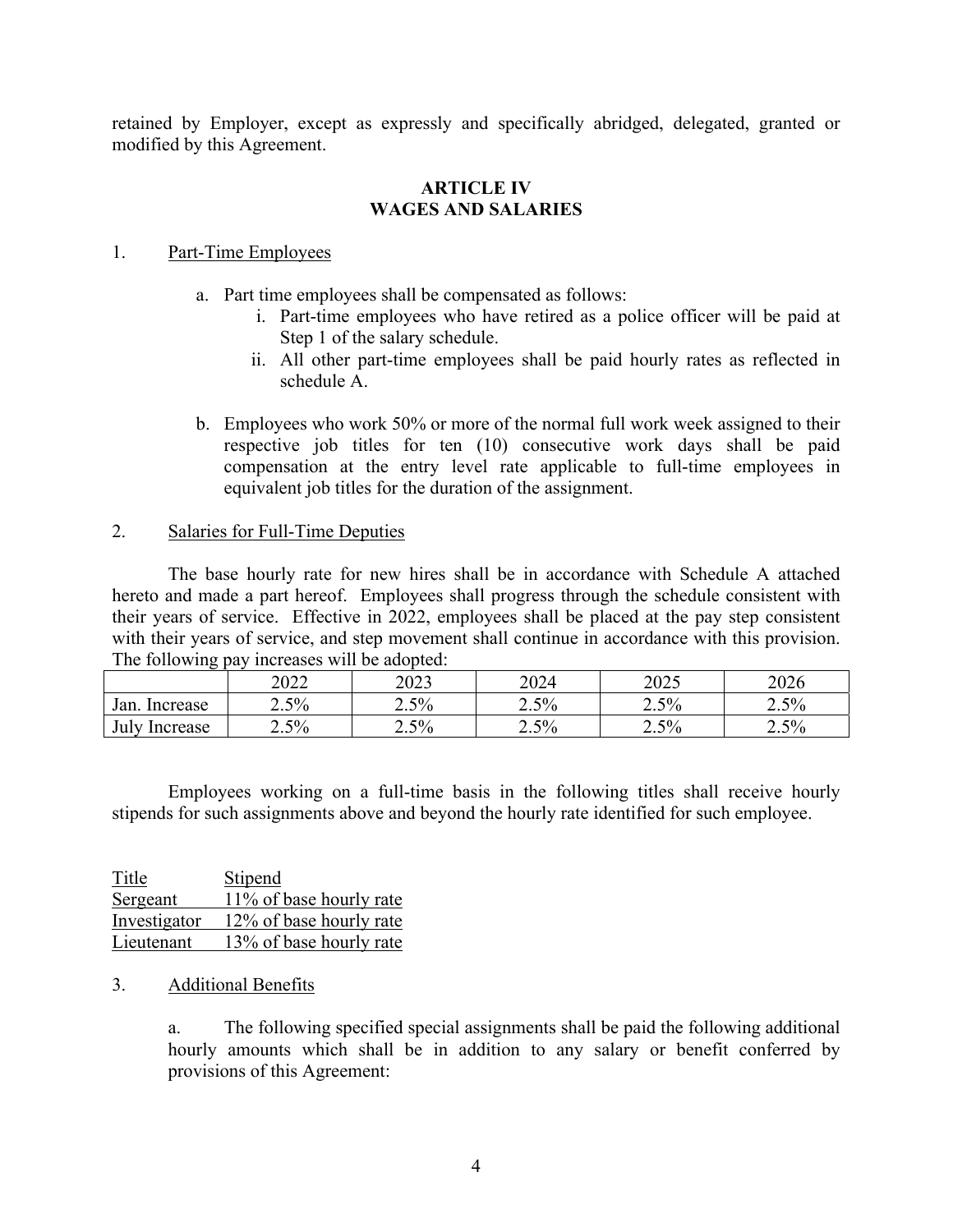Assignment Amount Navigation Officer (OIC) 2% of base hourly rate K-9 Officer 4% of base hourly rate

b. The following specified positions shall receive the following clothing allowances which shall be in addition to any salary or benefit conferred by provisions of this Agreement. This allowance will be paid in accordance with County policy and will constitute no part of the regular salaries of the following positions:

| Full-Time Investigator | \$550.00 |
|------------------------|----------|
| Part-Time Investigator | \$400.00 |

#### **ARTICLE V HOURS OF WORK AND OVERTIME**

#### 1. Workweek

a. The scheduled work week of all full-time employees shall consist of five eight hour days per week. The overtime rate shall be computed on the basis of hours.

#### 2. Overtime for Full-Time Employees

a. Employees will be paid at the rate of time and one-half for all hours of credited time in excess of eighty (80) hours in each two-week pay period, except any paid leave credits shall be counted as credited time for the purpose of overtime.

b. Overtime will be paid in the paycheck following the pay period in which the overtime was earned.

c. Employees are entitled to compensatory time benefits as set forth herein below:

i) Employees shall, each regular pay period, have their earned overtime reported on their pay check stubs in compensatory time at the rate of time and one-half for each hour of earned overtime.

ii) Employees may elect to take compensatory time in lieu of overtime pay subject to the following accumulation and use caps:

- Compensatory time can be banked up to four hundred and eighty (480) hours. At the employee's option, compensatory time over that amount must be taken as time off or, as additional pay. Any time off is subject to approval of the Sheriff based upon the staffing needs of the Department.
- Employees can request up to forty (40) hours each year of their available compensatory time as additional time off. Employees must provide to the Sheriff, at least seven (7) calendar days in advance, a request for time off. The Sheriff may grant all or part of the request subject to the staffing needs of the Department.
- Each June  $1<sup>st</sup>$  and December  $1<sup>st</sup>$  employees may cash in, at their regular rate of pay, up to eighty (80) hours of their available compensatory and/or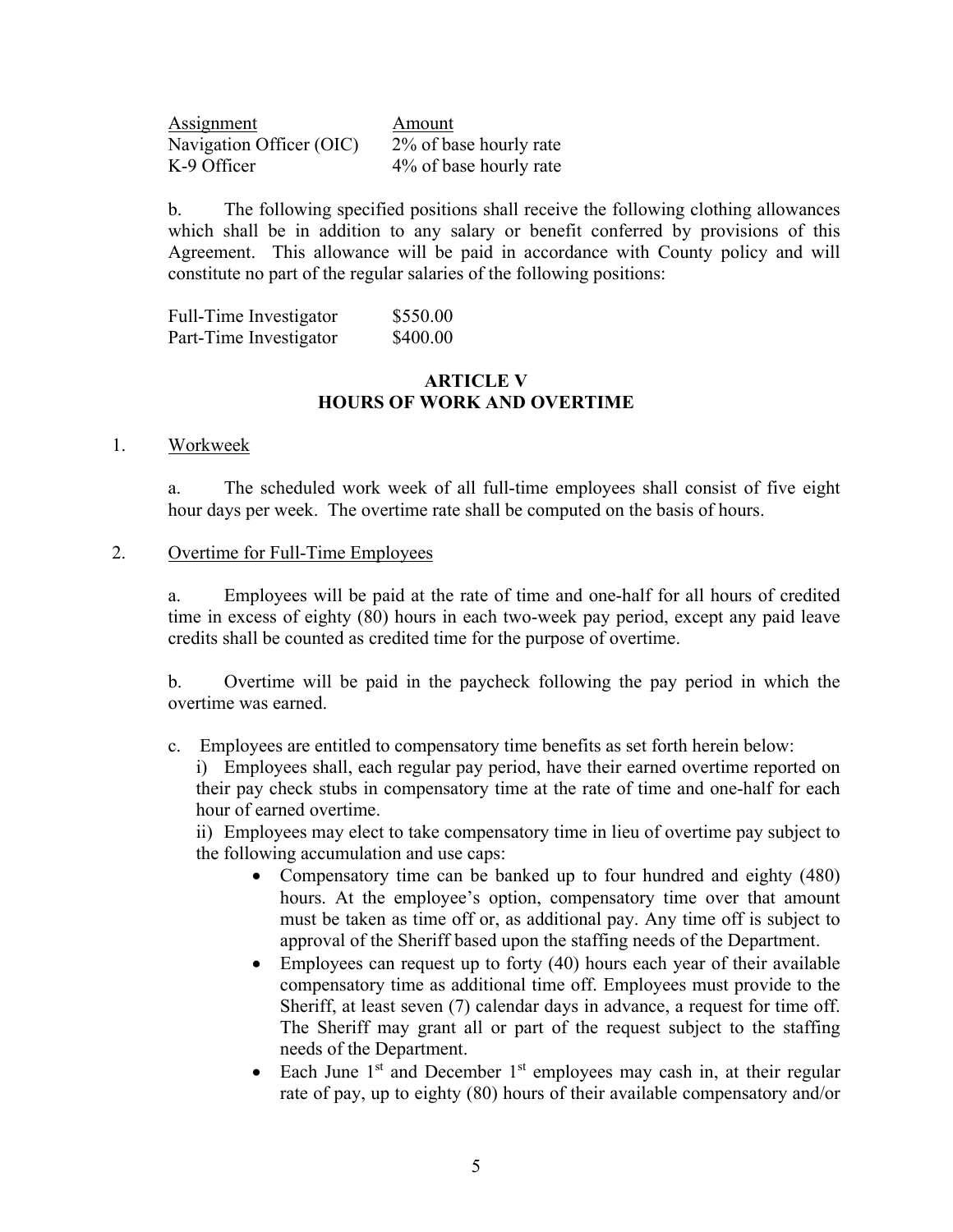holiday time. Employees must submit the declaration to the Sheriff in writing no later than June 1<sup>st</sup> and December 1<sup>st</sup>. Said amount declared shall be paid to the employee in the payroll period immediately following the June 1<sup>st</sup> and December 1<sup>st</sup> deadlines.

iii) All compensatory time which an employee is owed at time of separation from the Employer, or when an employee becomes deceased, must be paid to the employee, or the employee's estate, at their final regular rate of pay.

d. An employee who signs up to work an entire overtime shift shall be granted preference over an employee who signs up to work only a portion of the shift.

# 3. Call Out Time

 All off-duty call outs shall constitute call out time for which the minimum call out time shall be four (4) hours at straight time, or three (3) hours at time and one-half where any of the first three hours of such minimum is required to be paid at time and one-half under the preceding paragraph.

4. Unused time

 Unused holiday time, including floating holidays, shall be transferred to the employee's comp bank at year's end.

# **ARTICLE VI UNIFORMS**

1. The Employer shall provide the original issue of uniform apparel, including required shoes, for all full-time deputies hired on or after the effective date of this Agreement. At the Schuyler County Sheriff's sole discretion, the Employer may supply articles of required uniform apparel after the original issue, for all full-time and/or part-time deputies.

2. A dry cleaning allowance of \$120.00 per year, to be expended directly by the Sheriff, shall be provided for full-time employees. The Sheriff shall make the arrangements for dry cleaning and the payment of invoices.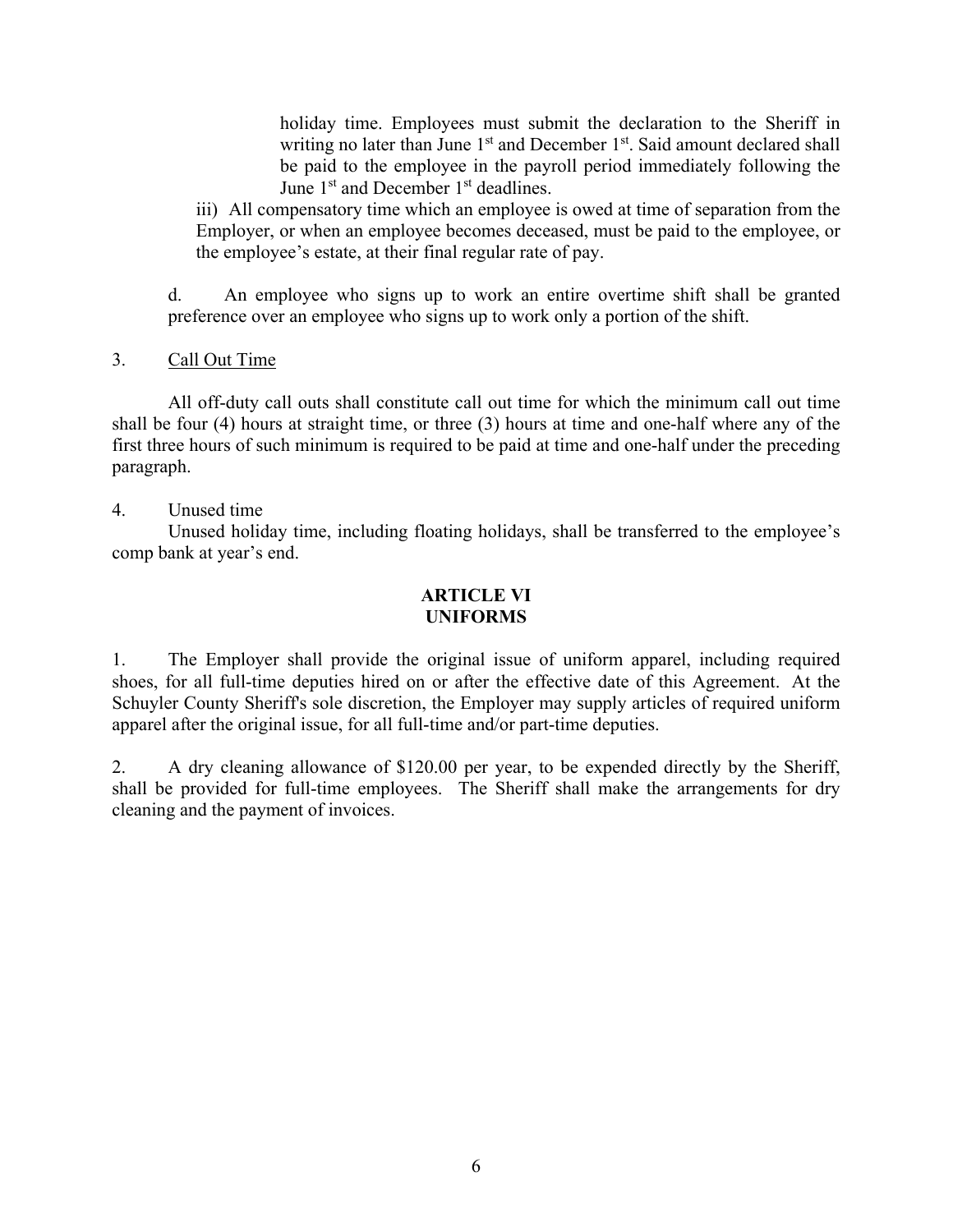# **ARTICLE VII PAID HOLIDAYS**

1. Full-time employees covered by this Agreement shall be entitled to receive thirteen (13) paid holidays:

 New Year's Day Labor Day Martin Luther King's Day Columbus Day Presidents' Day Veterans Day Good Friday Thanksgiving Day Memorial Day **Day After Thanksgiving** Fourth of July **Christmas Day** One Floating Holiday

2. A full-time employee who works on one of the holidays specified in this Article shall have the option to either receive eight (8) hours' holiday pay, or if the employee elects, be credited and bank eight (8) hours of holiday time, together with pay at the regular duty rate for all hours actually worked. In the event any of the named holidays above occurs on a full-time employee's days off, he/she shall receive eight (8) hours holiday pay, or if the employee elects, be credited and bank eight (8) hours of holiday time. It being understood that holidays will be observed on the actual date of the holiday, regardless of the day of the week upon which it falls.

3. New employees will be credited with the floating holiday only after successful completion of six (6) months of service, excluding absence from work for any reason.

# **ARTICLE VIII VACATIONS**

 All full-time employees covered by this Agreement shall be granted a paid vacation according to the following schedule:

1. No vacation time can be used by any employee during the County probationary period as defined in Article IX herein.

2. Employees hired after January 1, 1995, will accrue vacation time at the rate of 6.66 hours per month through the fifth year of continuous employment. Thereafter such accrual rate shall be consistent with the remaining provisions of this paragraph. Employees hired prior to January 1, 1995, with less than 10 years of service, to receive vacation at accrual rate of 10 hours per month to a maximum of 120 hours; employees with 10 or more years of service to accrue vacation time at rate equivalent to 160 hours per year or 13.3 hours per month. Under no circumstances will an employee be eligible to receive a vacation buy out of more than 240 hours.

3. An employee, to be eligible for vacation, must have worked 90% of the scheduled hours during the preceding month.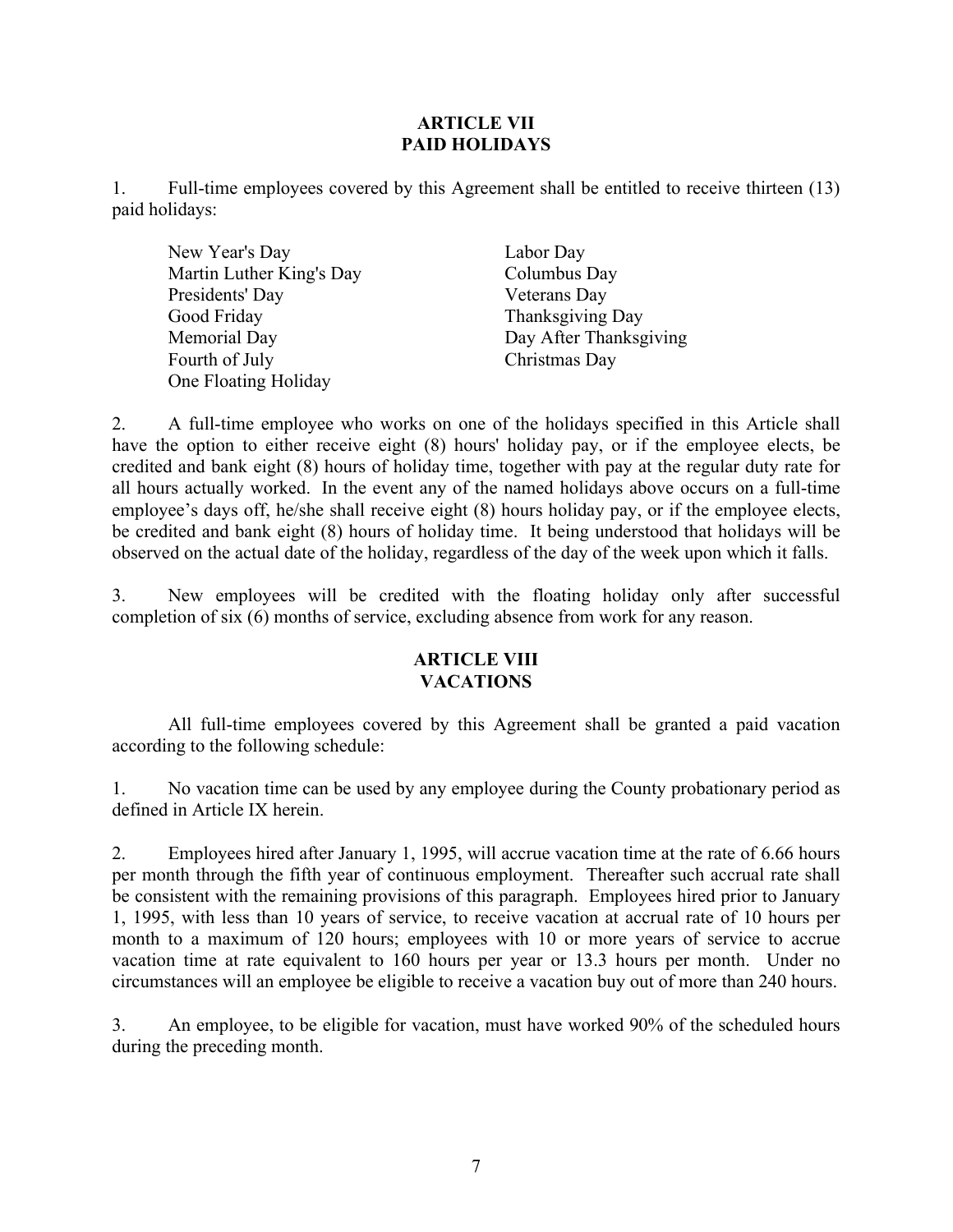4. All paid leave credits will be considered as time worked for the purpose of calculating eligibility for vacation time.

5. Vacation time - maximum 400 hours accumulation. Unused portion payable on death, termination or retirement up to a maximum of 240 hours.

# **ARTICLE IX PROBATIONARY PERIOD**

 Employees receiving a permanent appointment in the competitive, non-competitive, exempt and labor class shall serve a probationary term as established by the local Civil Service Rule XIV. The local Civil Service Rules and Regulations may be amended, from time to time, at the discretion of the Employer. Probationary employees may be discharged at the sole discretion of the Employer and without recourse to this Agreement. Employees will receive written notification upon completion of their probationary period. An employee will be notified in writing if the probationary period is to be extended beyond fifty-two weeks.

# **ARTICLE X SICK LEAVE**

1. Upon completion of the probationary period, all full-time employees shall accumulate paid sick leave to be applied toward time off due to illness or injury which is not work related. Sick leave may be used in one hour increments with permission of the Sheriff or designee.

2. Each employee will be credited with one day of sick leave during each month he/she is on the payroll for at least fifty percent (50%) of the regularly scheduled work hours.

3. Employees may not accumulate more than Two Hundred Fifty (250) working days of sick leave.

4. Sick leave benefits may be used in cases involving the illness or injury of the employee's child, parent or spouse.

5. When continuous sick leave exceeds five (5) days, the Employer may require, as a condition of payment, a statement from the employee's physician certifying the nature of the illness and the probable period of disability. An employee must notify the department head or designee within 24 hours of the reason for sick leave. When continuous sick leave exceeds thirty (30) calendar days, the Employer may require a physical examination by a physician selected by the Employer. Where the Employer selects a physician for the examination of an employee, such examination will be paid for by the Employer.

6. Any false representation made by an employee in connection with a claim for sick leave benefits shall be deemed just cause for discipline.

7. Accumulated sick leave shall not be payable at the time of termination of employment, except in accordance with the next paragraph of this article, or unless a physician selected by the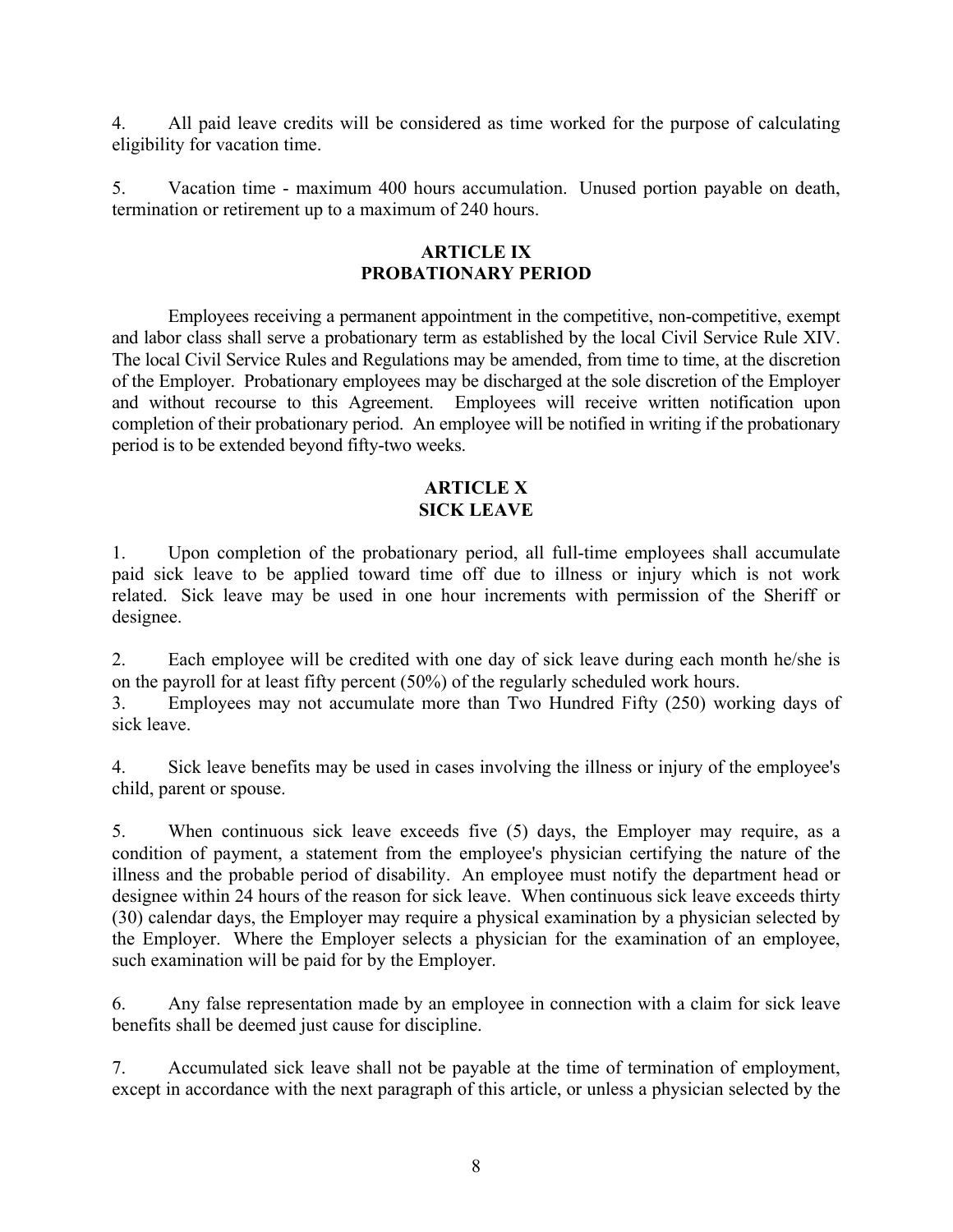Employer certifies that the termination of the employment was necessitated by illness or injury and then only so long as such illness or injury continues and the employee permits physical examination at reasonable intervals.

8. Any employee with twenty (20) or more years of service with the Employer who leaves employment, or any employee who has been granted a service related disability retirement, shall be credited with an amount computed by multiplying the number of accumulated, unused sick leave days by the then current daily rate and multiplying that amount by twenty-five (25%) percent. Employees may also be credited with the full value of any other unused leave credits. Such amount shall be retained by the Employer and used to pay the employee's health insurance premiums until such time as the monies are exhausted. Notwithstanding any other provision of this Agreement, no more than two hundred (200) sick days shall be used in this calculation. The health insurance plan (individual or family) shall be the same that was in effect prior to the employee's termination. (An employee may opt to change from family to individual coverage but not from individual to family.) Upon exhaustion of the monies provided for herein, the employee may elect, if eligible, to continue the health insurance plan at his/her own expense under the provisions provided for under COBRA. If any employee's termination from employment is a result of retirement, the implementation of this provision shall in no way diminish the percentage of retiree health insurance premiums currently paid by the Employer.

# **ARTICLE XI BEREAVEMENT LEAVE**

1. In the event of death of an employee's parent, including foster or stepparent, spouse, children, step-children, brother or sister, mother-in-law, father-in-law, sister-in-law, brother-inlaw, grandparent, grandchild, son-in-law or daughter-in-law, the employee shall receive leave with pay, at the employee's regular rate, for a maximum of three (3) days.

2. In the event of the death of an employee's aunt or uncle, the employee shall receive leave with pay at the employee's regular rate, for a maximum of one (1) day.

3. Employees may use additional time for bereavement with prior approval of the employee's Department Head or designee, and may use other accumulated leave time or take unpaid leave for the additional time approved.

# **ARTICLE XII MILITARY LEAVE**

1. Employees covered by this Agreement who, as members of a State or National Guard or the Armed Forces of the United States, are required to report for an annual training period or for special periods of emergency active service will be compensated by the Employer. Compensation for such periods shall be an amount equal to the employee's pay at the time of entry to such active service for regularly scheduled hours of work, for up to thirty (30) days of such required military duty, in each calendar year of employment.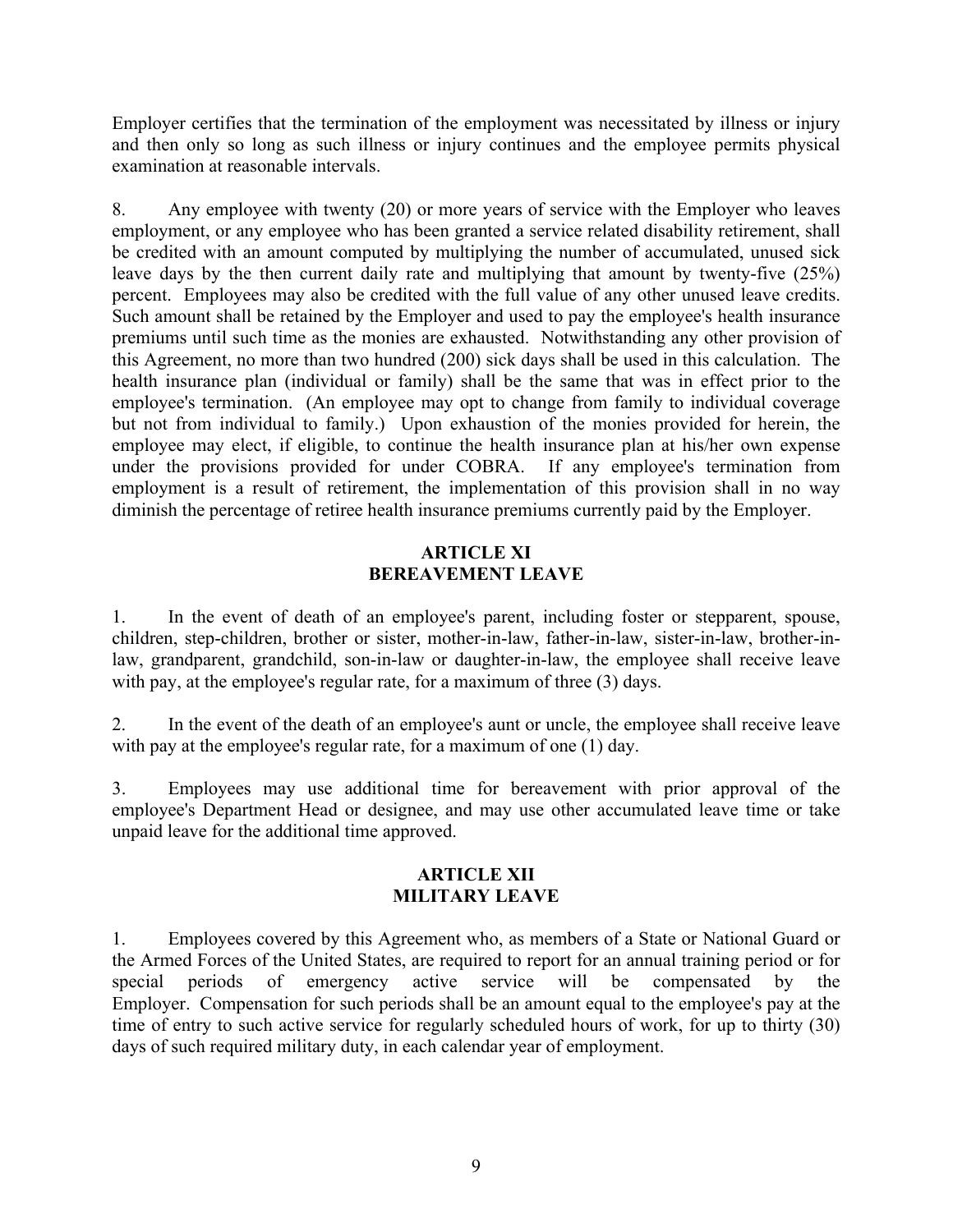2. A full-time employees shall notify the Sheriff or designee, as far in advance as possible of required military assignments, but not later than seven (7) calendar days following receipt of official notice of such assignments.

3. An employee returning to work from military leave shall provide the Sheriff or designee, verification of the period of time on military leave.

4. An employee who had previously approved paid leave (e.g., personal leave, vacation, etc.) shall have that time re-credited in the event of military leave.

#### **ARTICLE XIII LEAVE OF ABSENCE**

 A request for a leave of absence shall be made in writing to the Schuyler County Sheriff at least thirty (30) days prior to the effective date thereof, except in the case of medical emergency. The request must contain the reason for the leave. The Sheriff may, in his discretion, grant such a leave of absence without pay for a period of up to four months. In situations falling under Section 71 and 72 of the Civil Service Law, the four month limitation shall be extended to One (1) year. Upon written application by an employee on leave of absence, the Sheriff may, in his discretion, renew such leave for a further period of time. The Employer may require that any employee requesting leave under the terms of the Employer's policy on Family and Medical Leave Act of 1993 utilize accrued paid time off before any non-paid time off shall be utilized. If the leave time requested is for personal or family sickness then only sick leave may be requested to be used. If the leave is for reasons other than sickness, then only leave other than sick leave may be required to be utilized prior to the onset of the unpaid leave. Such paid leave shall run concurrently with unpaid leave under the terms of the Employer's policy on Family and Medical leave.

#### **ARTICLE XIV PERSONAL LEAVE**

On January  $1<sup>st</sup>$  of each year, all full-time employees shall be credited with twenty-four (24) hours (3 work days) of personal leave. A full-time employee, who enters service during the year, shall be credited with personal leave as follows:

| Hired                                 | Personal Leave Granted |
|---------------------------------------|------------------------|
| January $1st$ through June $30th$     | 24 hours (3 work days) |
| July $1st$ through September $30th$   | 16 hours (2 work days) |
| October $1st$ through December $31st$ | 8 hours (1 work day)   |

 Requests must be submitted at least twenty-four (24) hours in advance of the date(s). All personal leave granted is subject to the approval of the Sheriff or designee, which shall not be unreasonably denied. Personal leave days not taken by December 31 shall be added to accumulated sick leave, subject to the provisions of Article X. Personal leave may be used in one (1) hour increments, or multiples thereof (e.g. 3 hours) subject to the approval of the Sheriff or designee, which shall not be unreasonably denied.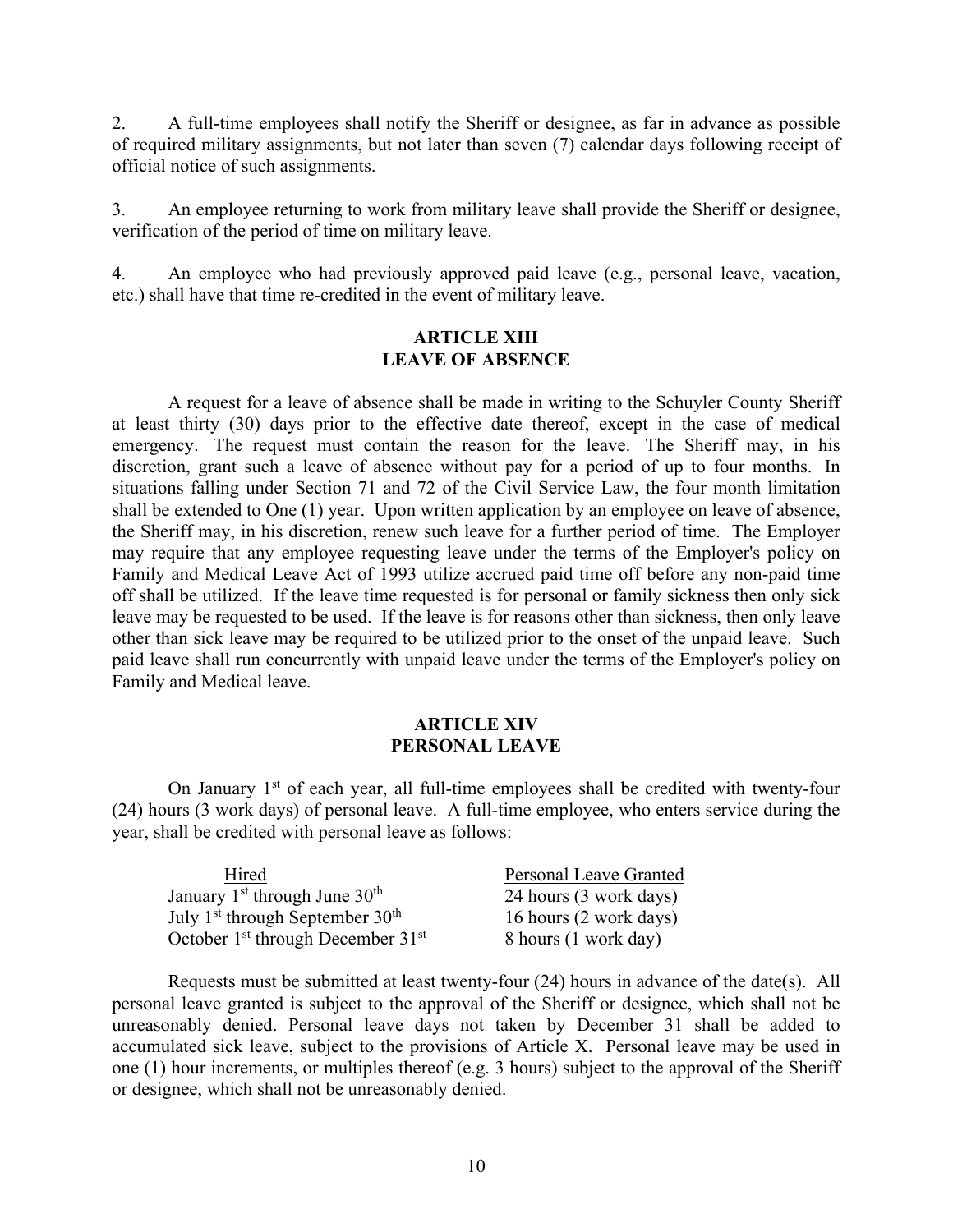# **ARTICLE XV INSURANCES**

#### 1. Health Insurance

a) All employees selecting County health insurance shall be enrolled in the Excellus Blue PPO 3 plan. The employer shall pay the premium soft of this plan for all full-time employees and eligible dependent(s) as follows:

Employer Premium Contribution Employee Premium Contribution 80% (effective 1/1/22) 20% (effective 1/1/22) 78% (effective 1/1/26) 22% (effective 1/1/26)

b) The employees' contribution for individual or family coverage shall not exceed a fifteen percent (15%) increase each year.

# 2. Dental Insurance

 The Employer shall pay the premium cost of its dental plan, including orthodontics, with an annual maximum of \$1,000 for each person for all full-time employees and eligible dependent(s) as follows:

|    | <b>Employer Premium Contribution</b> | <b>Employee Premium Contribution</b> |
|----|--------------------------------------|--------------------------------------|
|    | 80% (effective 1/1/22)               | 20% (effective 1/1/22)               |
|    | 78% (effective 1/1/26)               | 22% (effective $1/1/26$ )            |
| 3. | Vision Insurance                     |                                      |
|    |                                      |                                      |
|    | <b>Employer Premium Contribution</b> | <b>Employee Premium Contribution</b> |
|    | 80% (effective 1/1/22)               | 20% (effective 1/1/22)               |
|    | 78% (effective 1/1/26)               | 22% (effective $1/1/26$ )            |

# 4. Flexible Spending Account

The Employer will maintain a Flexible Spending Program, which includes provisions for health premium conversion, non-covered health expenses and dependent care expenses coverage. Once established, participation in the premium conversion portion of the program shall be automatic unless an employee chooses not to participate. All elections to decline coverage for the premium conversion shall also be filed in writing with the Employer's Human Resources Department. Participation in the dependent care and noncovered health expense portion of the program shall be voluntary.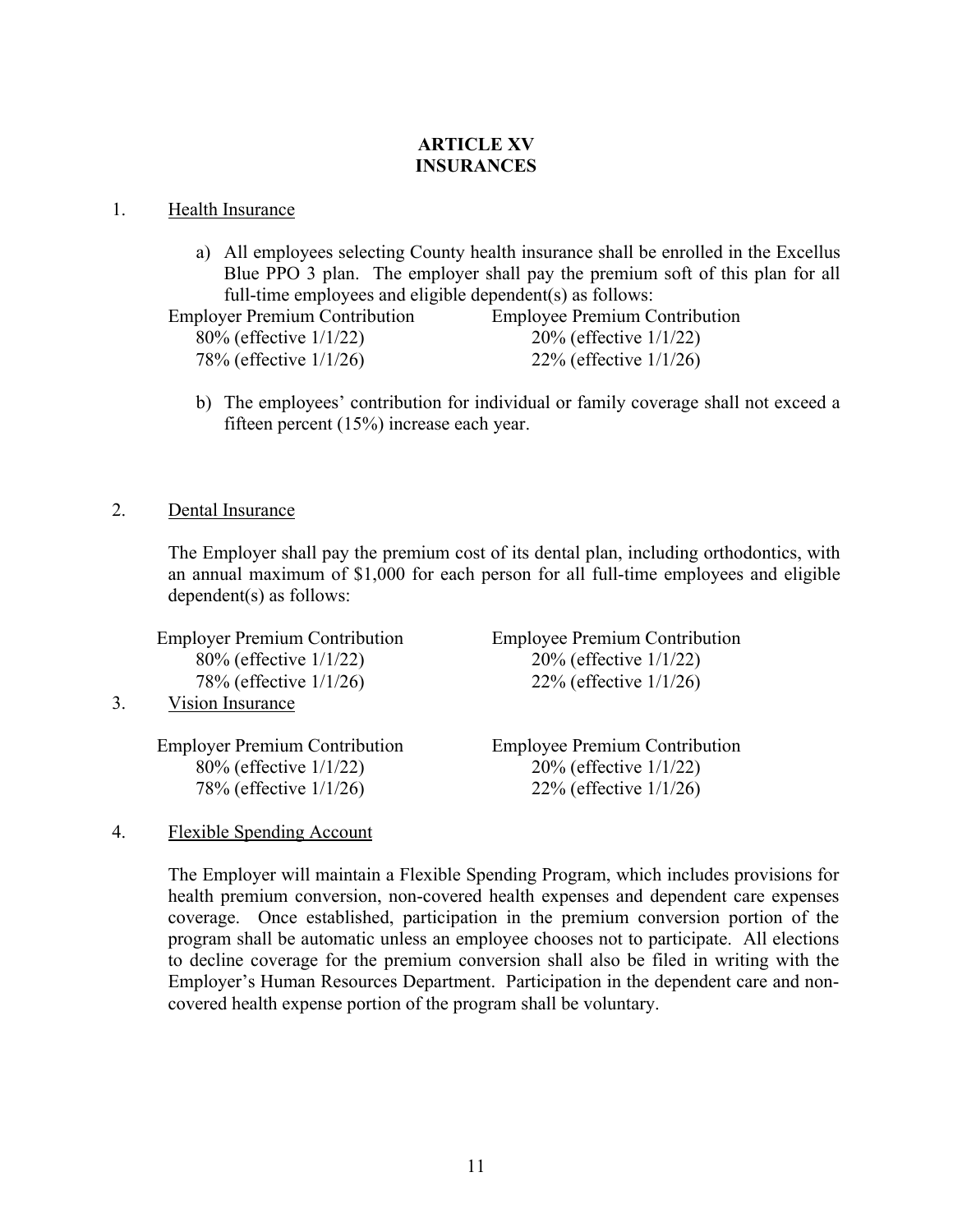#### 5. Disability Insurance

The Employer shall provide the New York State Disability Insurance Plan to all employees, at no cost to the employee.

#### 6. Health Insurance Buy-Out

 If an employee and the employee's spouse both work for the Employer, such employee and spouse shall only be eligible to receive benefits from one family health and dental insurance plan. Such provision shall not exclude an employee from the Health Insurance Buy-Out program.

 An eligible employee may decline the health, dental and vision coverage provided in this Article XV, and instead elects to receive payment of one thousand two-hundred fifty dollars (\$1,250) for each full calendar year that he or she declines family coverage or six hundred fifty dollars (\$650) for each full calendar year that he or she declines individual coverage.

 An eligible employee who currently participates in the Employer's Plan may decline health, dental and vision coverage (to be effective on January 1 of the following year) only between November 1 and November 15 of any calendar year. The Employer may, in its sole discretion, grant a request to decline coverage that is made before November 1 or after November 15. After an employee declines such health, dental and vision coverage, the employee will not be eligible to enroll in the Employer's Plan unless the employee provides satisfactory documentation that the employee no longer has alternate coverage. Under such circumstances, the employee shall be allowed to re-enroll in the Employer's Plan, subject to the Plan's enrollment procedures and requirements. When an employee re-enrolls in the Employer's Plan during the Plan year, the employee shall be eligible to receive (at the end of the calendar year) a pro-rated payment based upon the number of months during the year for which the employee did not receive coverage under the Plan.

 Less than full-time employees shall also be entitled to this option to be calculated on a pro-rata basis. Upon satisfaction of the conditions set forth below, payment will be made at the end of the calendar year. In order to receive the full payment set forth above, the employee must: (i) be actively employed by the Employer for the entire calendar year; and (ii) provide satisfactory documentation establishing that the employee was covered under a health insurance plan for the entire calendar year. Such documentation must be provided prior to payment at the end of the year.

 In addition to the pro-rated payment described above, the Employer shall provide an eligible employee (at the end of the calendar year) with a pro-rated payment for a partial year of declined coverage when such coverage is declined during the employee's initial and terminal years of employment. In order to receive the pro-rated payment described in this Section, the employee must: (i) be actively employed by the Employer for the entire period for which the employee declined coverage; and (ii) provide satisfactory documentation establishing that the employee was covered under a health insurance plan for the entire period that coverage was declined. Such documentation must be provided at the end of the year.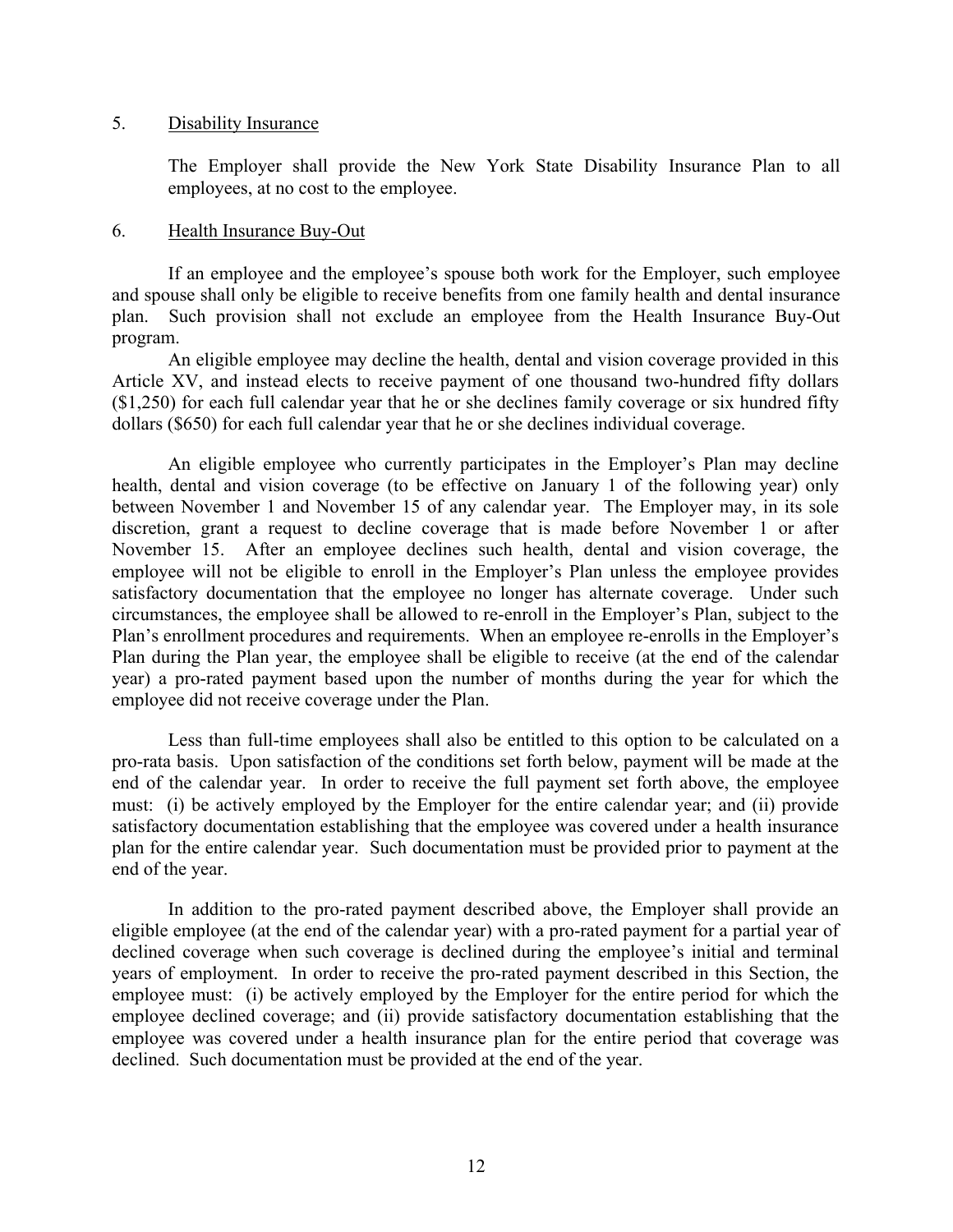# 7. Retiree Benefits

a. The Employer shall pay the premium cost for health insurance for all full-time employees and eligible dependent(s) upon retirement as follows:

| Employees $w/$ 15-20 yrs. of cumulative service | Employer 65%, Employee 35%, Spouse |
|-------------------------------------------------|------------------------------------|
| 65%                                             |                                    |
| Employees $w/21-25$ yrs. of cumulative service  | Employer 70%, Employee 30%, Spouse |
| 65%                                             |                                    |
| Employees $w/26$ + yrs. of cumulative service   | Employer 75%, Employee 25%, Spouse |
| 65%                                             |                                    |

The Employer agrees to include and recognize for purposes of this section, all part-time service with it by an employee as certified by its civil service records, which shall be credited and converted into years of full-time service by applying two thousand and eighty (2080) hours as equivalent to one (1) year of service, or any part thereof.

In addition, the Employer will discontinue its practice of paying the Medicare Part B monthly premium for both the employee and spouse, and pay one (1) monthly premium only. In the case of an employee or spouse becoming deceased, the Employer will continue to pay one (1) Medicare Part B monthly premium.

b. In the event of a disability retirement, the contribution shall be as follows:

Employees w/ less than 10 yrs. of cumulative service Employer 35%, Employee 65%, Spouse 65%

Employees w/ 10 or above yrs. of cumulative service Employer 65%, Employee 35%, Spouse 65%

The Employer agrees to include and recognize for purposes of this section, all part-time service with it by an employee as certified by its civil service records, which shall be credited and converted into years of full-time service by applying two thousand and eighty (2080) hours as equivalent to one (1) year of service, or any part thereof.

In the event the employee is eligible and retires (e.g. 22 years) with a disability retirement, he/she shall be provided individual and/or family coverage with the premium cost paid as set forth in "a" above.

# 8. Medicare Part B

 The Employer will continue to pay one (1) monthly Medicare Part B premium in an amount not to exceed \$125.00.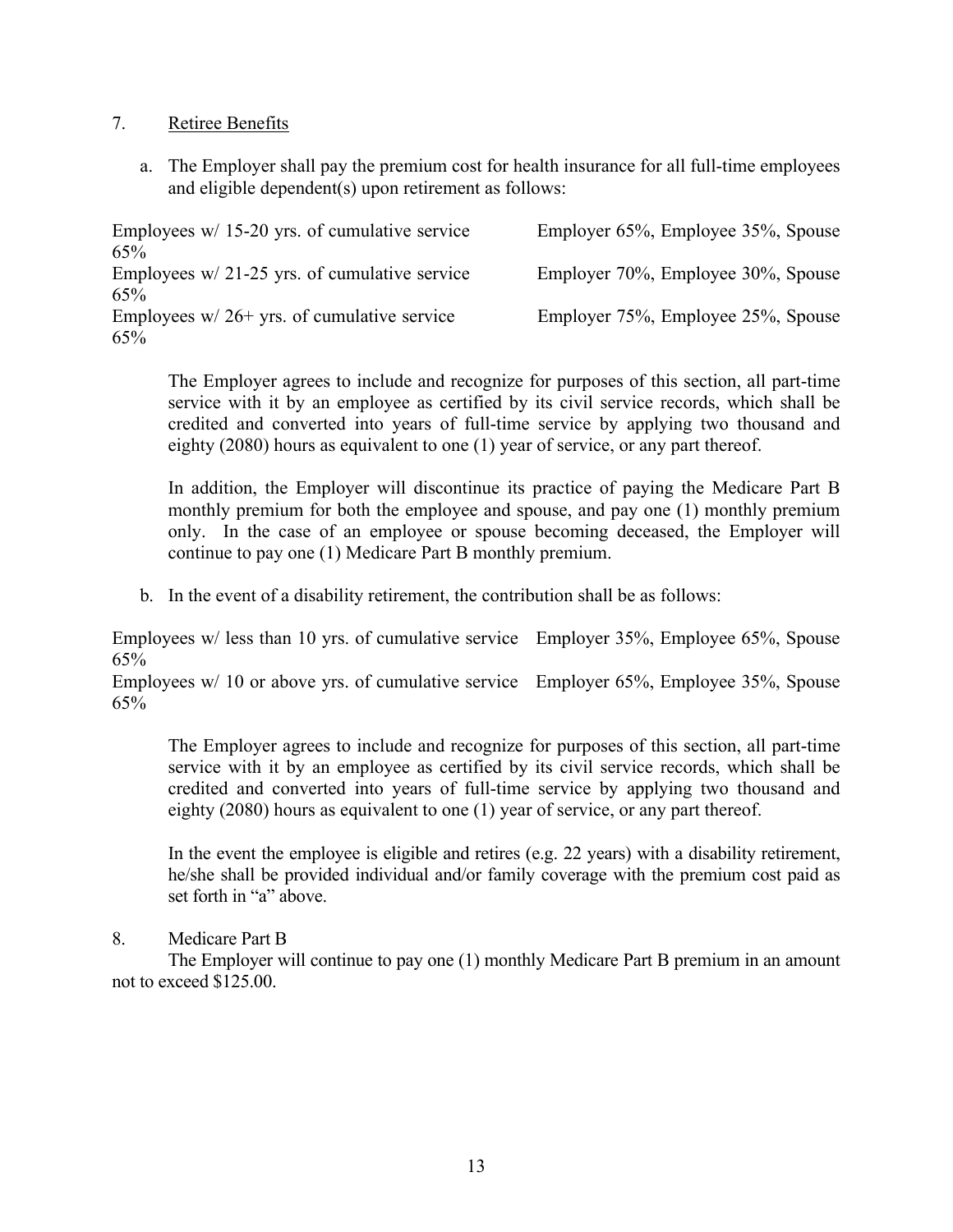#### **ARTICLE XVI PENSIONS**

1. The present coverage under the New York State Retirement System shall continue in effect during the term of this contract, including coverage under Section 41-j of the New York State Retirement and Social Security Law.

2. Effective January 1, 1998, the Employer will make available to qualified members coverage under Article 14-b, Section 551 (25 year plan) - 1/60th option for law enforcement certified Deputy Sheriffs.

3. Effective January 1, 2008 the Employer will make available to qualified members coverage under Article 14-b, Section 552 (20 year plan) and Section 553 (additional  $1/60<sup>th</sup>$  -Sheriff's service only).

#### **ARTICLE XVII GRIEVANCES**

1. For the purpose of this Agreement a grievance shall be defined as a dispute or controversy between an individual employee covered by this Agreement and the Employer arising out of the application or interpretation of this Agreement; or a grievance as defined by Section 682, Subdivision 4 of Article 16 of the General Municipal Law.

2. The inclusion of this Article of grievances as defined by Article 16, Section 682, subdivision 4 of the General Municipal Law is intended to substitute the grievance procedure of this Agreement for the grievance procedure which the Employer previously adopted under the terms of Article 16 of the General Municipal Law and which is required by said law, and upon the effective date of this Agreement the grievance procedure in the Agreement shall be the only such procedure available to employees covered by this Agreement.

3. The purpose of this Article is to provide the sole method for the settlement of grievances as defined herein and such grievances shall be settled in accordance with the following procedure:

# Step 1

 Grievances shall be presented in writing by the grievant or Association no later than the fifteenth  $(15<sup>th</sup>)$  business day after the Association President and/or grievant knew or should have known of the violation, to the Sheriff or in his/her absence, the Undersheriff. The Sheriff or designee shall convene a meeting within ten (10) business days of the date of receipt of the written grievance. The meeting shall include the aggrieved employee(s), an Association representative, and the Sheriff or designee. If the grievance is not resolved as a result of this meeting, then not later than ten (10) business days following the date the meeting occurred the Sheriff or designee will deliver to the aggrieved employee and the Association representative its decision on the grievance in writing.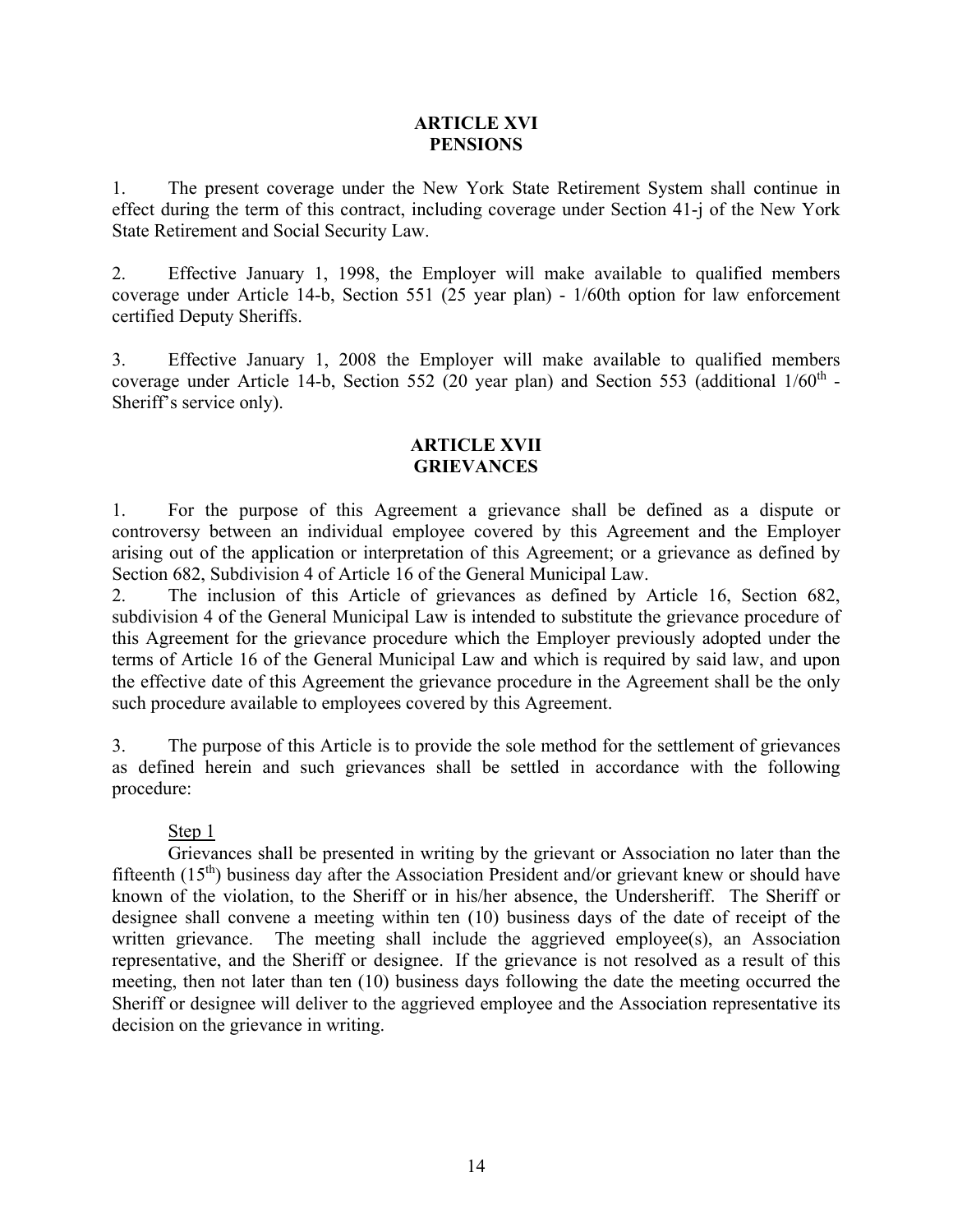#### Step 2

 If the grievant or Association wishes to appeal an unsatisfactory decision of Step 1, the appeal must be presented to the County Administrator no later than the end of the tenth  $(10<sup>th</sup>)$ business day from the date of receipt of the Step 1 decision. The County Administrator shall issue his/her written decision to the Grievant and Association President no later than the end of the tenth  $(10<sup>th</sup>)$  business day after the appeal was received. The Chairman of the County Legislature shall act in the absence of the Administrator.

#### Step 3

 In the event the Association is not satisfied with the decision issued at Step 2, the Association may submit the matter to arbitration by submitting a request for hearing to a panel arbitrator no later than the end of the tenth  $(10<sup>th</sup>)$  business day after the Step 2 decision was received, with a copy to the County Administrator. The panel arbitrators shall be used in rotating order and shall be:

#### Peter Prosper Thomas Hines Dennis Campagna

Either party may strike a panel member at any time, and the parties may agree upon a replacement arbitrator. There shall be no more than three arbitrators on the panel. If at least one panel member does not remain, arbitrations will be conducted under the rules of the Public Employment Relations Board until such time as the parties can agree on a panel member or members. The arbitrator's decision shall be advisory only to the parties.

All fees and expenses of the arbitrator shall be shared equally between the parties.

4. Failure to give an answer within the specified time limits set out above shall automatically move the grievance to the next step.

#### **ARTICLE XVIII DISCIPLINE**

In disciplinary proceedings under Section 75 of the Civil Service Law, the Employer and Association agree to create and utilize a list of mutually accepted hearing officers on a rotation basis to hear and issue advisory determinations. The cost of such hearing officer shall be shared equally between the parties.

#### **ARTICLE XIX DEFERRED COMPENSATION**

 Employees shall be eligible to participate in the Employer's Deferred Compensation Program.

# **ARTICLE XX LAYOFF**

 All employees covered by the Agreement shall be laid off and recalled in accordance with the provisions of the Model Layoff Rules, as promulgated by the Schuyler County Civil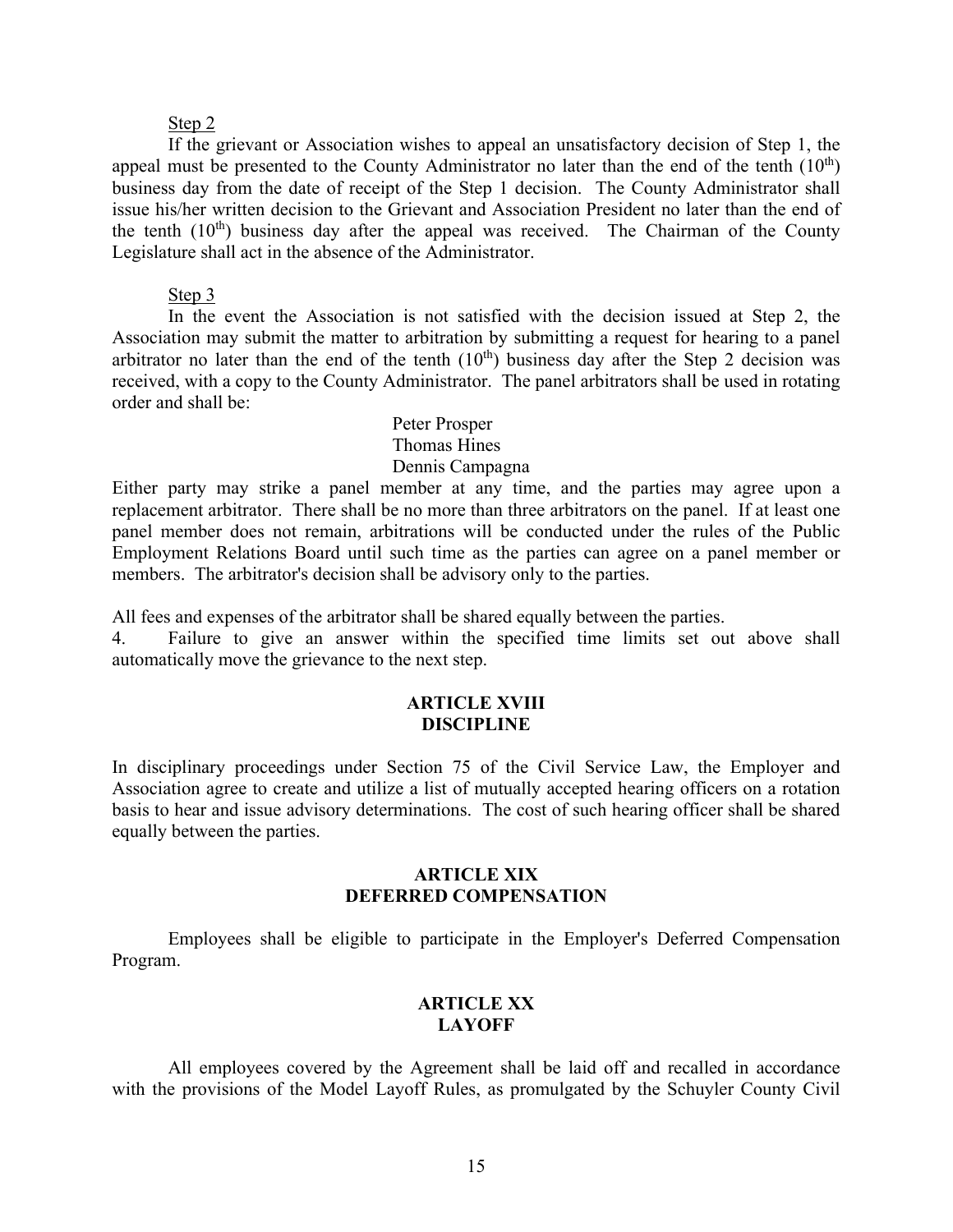Service Rules. Indefinite layoffs shall build seniority up to a maximum of one (1) year, thereafter, seniority shall be frozen.

#### **ARTICLE XXI SAVINGS CLAUSE**

 Should any provision of this Agreement be declared unlawful by any court of competent jurisdiction the parties shall honor the remainder of the Agreement and shall meet for the purpose of renegotiating that portion declared unlawful. Further, the parties hereto agree that in the event either party feels changes within the contract are necessary at the request of either party the parties shall meet to negotiate such changes.

#### **ARTICLE XXII AGREEMENT**

 The foregoing constitutes the entire Agreement between the parties, and no verbal statement or other agreement, except an amendment in writing annexed hereto and designated as an amendment to this Agreement shall supersede or vary the provisions herein.

# **ARTICLE XXIII DURATION**

 This Agreement, and any written amendments made and annexed hereto, shall continue in full force and effect until midnight, December 31, 2026.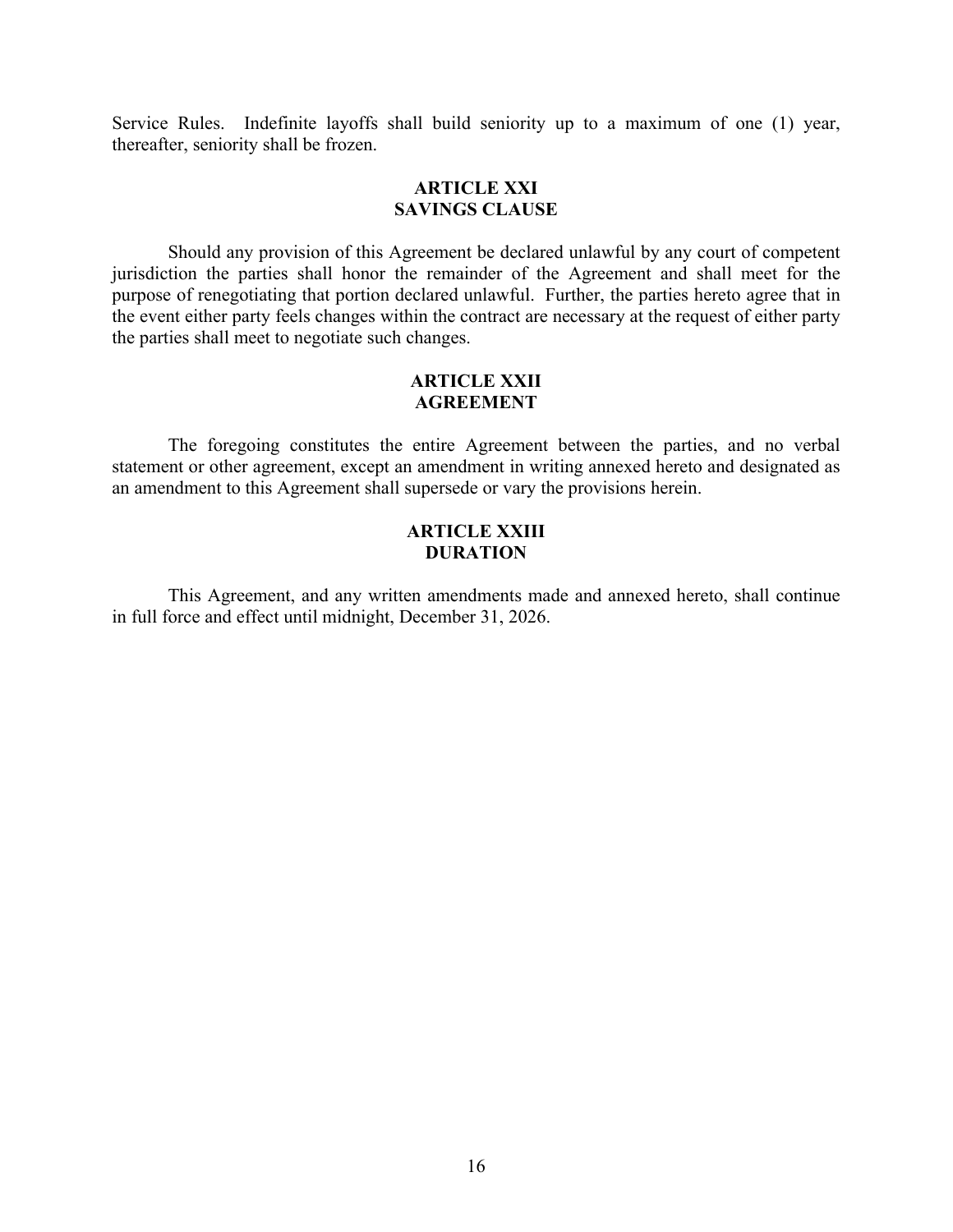# **ARTICLE XXIV LEGISLATIVE IMPLEMENTATION**

IT IS AGREED BY AND BETWEEN THE PARTIES THAT ANY PROVISION OF **THIS** AGREEMENT REQUIRING LEGISLATIVE ACTION TO **PERMIT ITS** IMPLEMENTATION BY AMENDMENT OF LAW OR BY PROVIDING **THE** ADDITIONAL FUNDS THEREFOR, SHALL NOT BECOME EFFECTIVE UNTIL THE APPROPRIATE LEGISLATIVE BODY HAS GIVEN APPROVAL.

IN WITNESS WHEREOF, the parties hereto have hereunto set their hands as of this  $\frac{47h}{4}$  day of January, 3022, at Watkins Glen, New York.

**COUNTY OF SCHUYLER** 

Carl H. Blowers

Kevin Rumsey, Sheriff

SCHUYLER COUNTY ROAD PATROL ASSOCIATION

Benjamin. President